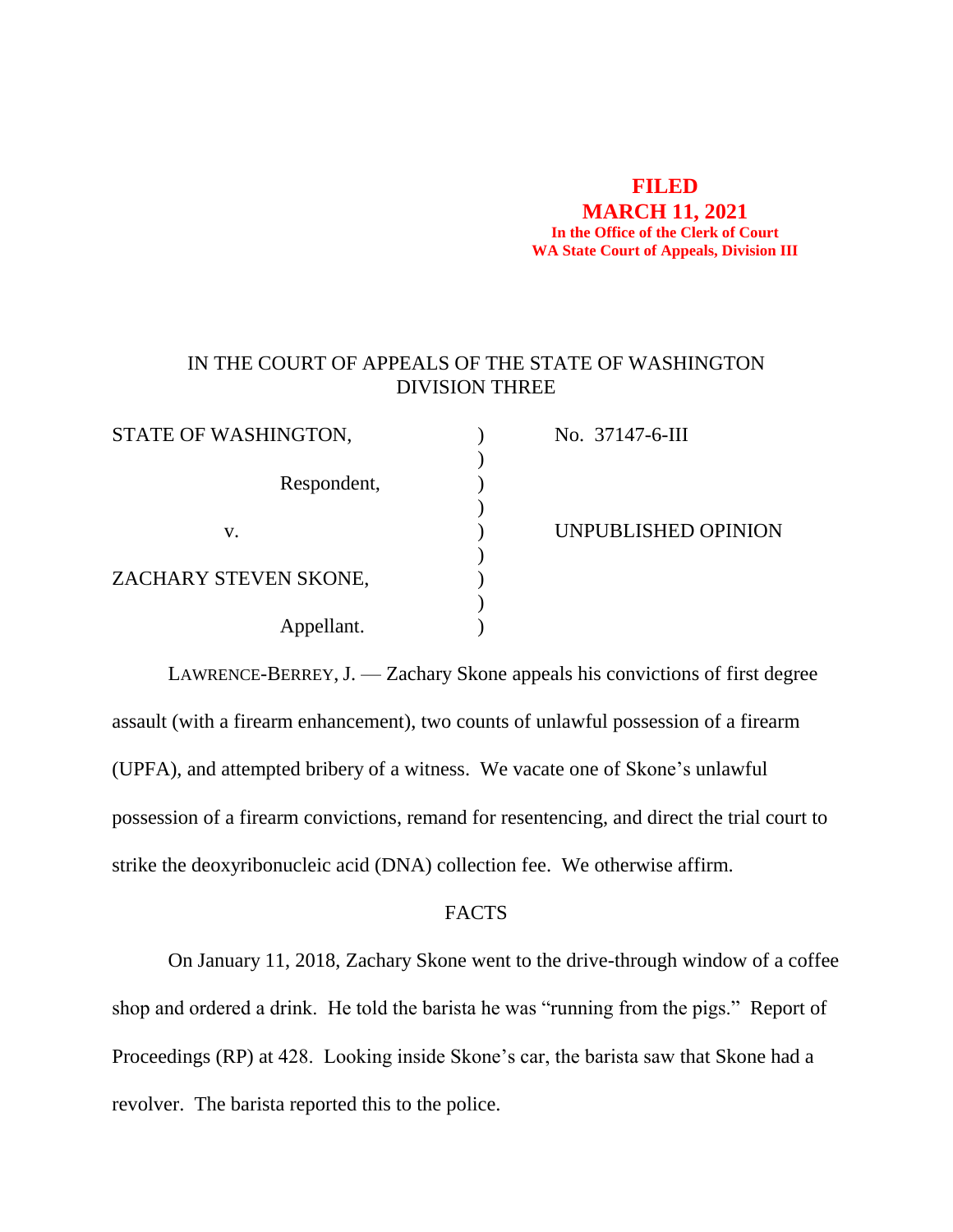Three days later, on January 14, Skone shot Dane Alexander at the Montlake boat launch on Moses Lake. Alexander had come to the boat launch as part of a drug deal when Skone attacked him, firing a .22 caliber revolver. Skone admitted to police that he shot Alexander, but claimed he was protecting a friend.

The State charged Skone by amended information with one count of first degree assault, one count of first degree robbery, two counts of first degree unlawful possession of a firearm, and one count of bribing a witness. With respect to the first two counts, the State alleged a firearm enhancement and that Skone had committed the offenses to obtain or advance his position in a gang.

The State contended Skone was either a gang member or wanted to be in the Norteños gang. It offered evidence that Skone called himself "Little Wigga" and recorded a video on his phone the day before the shooting in which he said he was doing a "whole lotta gang" stuff. RP at 1072, 1076.

During the trial, juror 5 approached the bailiff to express concern about gang retaliation against jurors if Skone was convicted. The bailiff told the juror he had a job to do and needed to focus. The bailiff brought this to the trial court's attention, who spoke to the parties about it.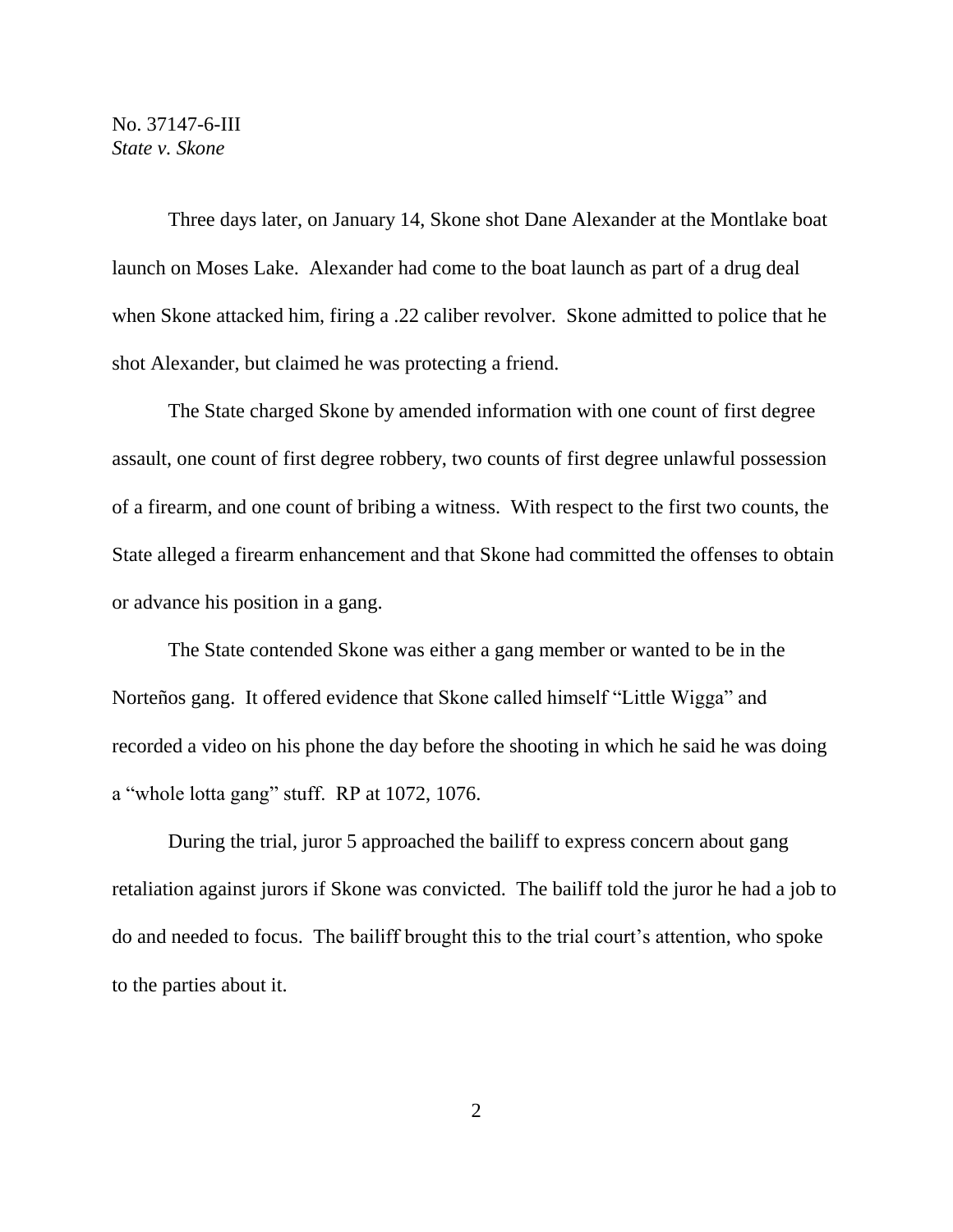The trial court and the parties agreed that the court should have a colloquy with juror 5 outside the presence of the other jurors. Defense counsel emphasized the court needed to "gingerly walk that line between not inquiring too much of the jurors and implanting that significant bias." RP at 1490. They discussed the nature of the court's inquiry and the type of questions that could and should be asked.

The trial court then questioned juror 5 with the parties present. The juror said he had earlier expressed to the entire jury a concern for the possibility of gang retaliation and the jurors shared his concern. When asked by the court whether his concern would affect his ability to evaluate the evidence and follow the court's instructions of the law, juror 5 said it would not.

The trial court and the parties agreed that all of the jurors needed to go through the same process. Defense counsel seemed satisfied with juror 5 but wanted additional time to process the juror's responses. The trial court remarked:

[I]n any case a juror is going to have their own thoughts and whether they express it out loud to us ever, we will have no idea. So they will already be thinking, am I nervous about making a decision? Am I nervous about retaliation? I mean that's already probably going through their head in any jury trial that I can imagine. It's just unfortunate, of course, that this person has decided to express it out loud, rather than follow the instructions and just keep it to themselves.

RP at 1509.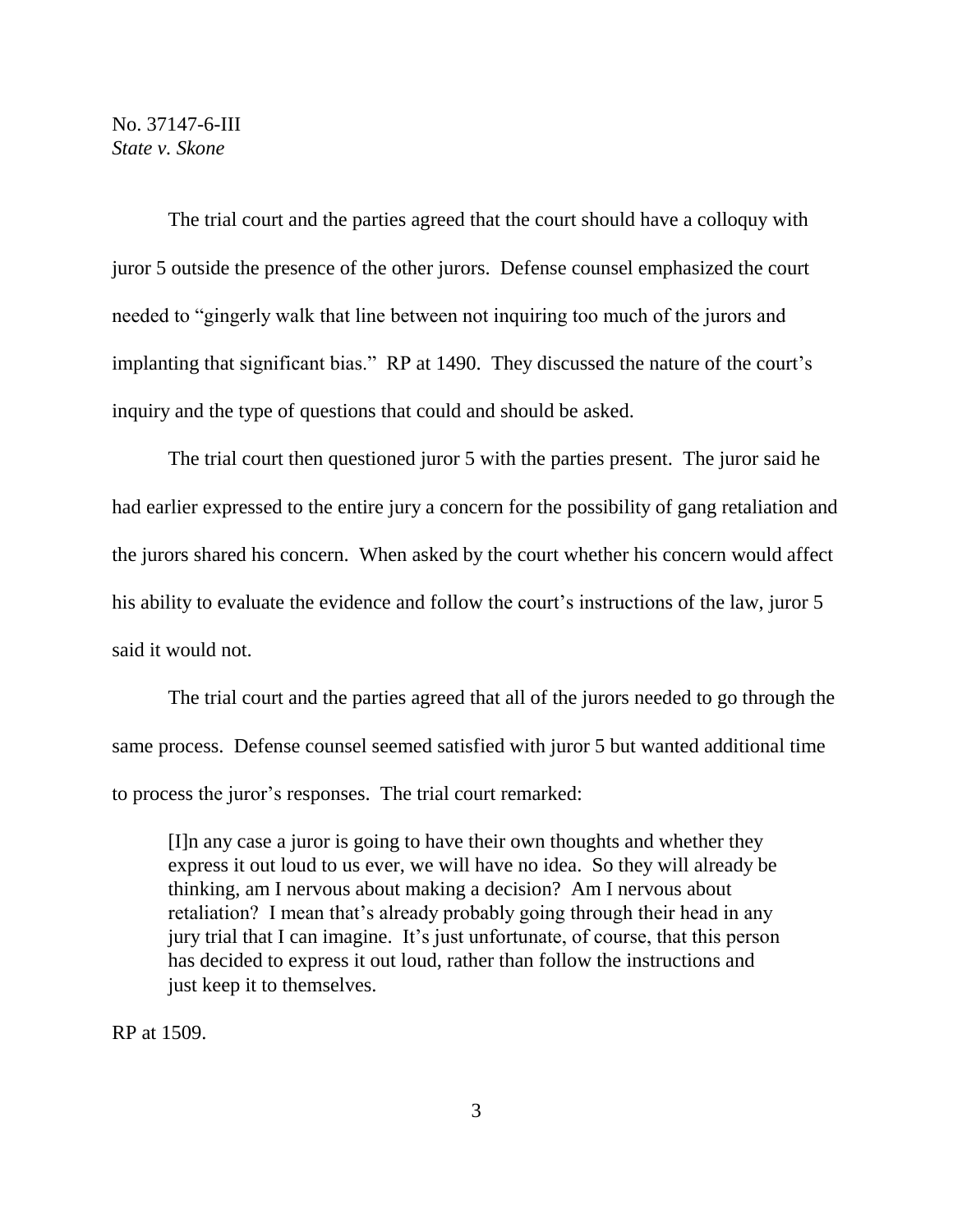The trial court then interviewed the rest of the jurors in the same manner, taking each aside, asking what they had heard or said, and then asking whether their ability to decide the case based on the evidence and the court's instructions on the law would be impaired. During the interviews, defense counsel had initial concerns only about jurors 2 and 5; but afterward, Skone and his counsel agreed there were no issues and the trial could continue without recusing any of the jurors.

The trial court commented it had not heard anything from juror 5 appearing to manifest unfitness. The court also noted that the interviews established there was no further discussion and there was no indication the jurors had discussed the case itself in any form or fashion or any of the trial evidence.

The jury found Skone guilty of first degree assault with a firearm but agreed he did not commit the crime to obtain or advance his position in a gang. It also found him guilty of both counts of first degree unlawful possession of a firearm, as well as attempted bribery of a witness. It found him not guilty of first degree robbery.

At sentencing, Skone did not contest the State's sentencing memorandum that argued the two firearm convictions were different criminal conduct nor did he challenge the State's offender score calculation of 6, which showed 1 point for each of the two firearm convictions. The trial court imposed a standard range sentence of 262.5 months.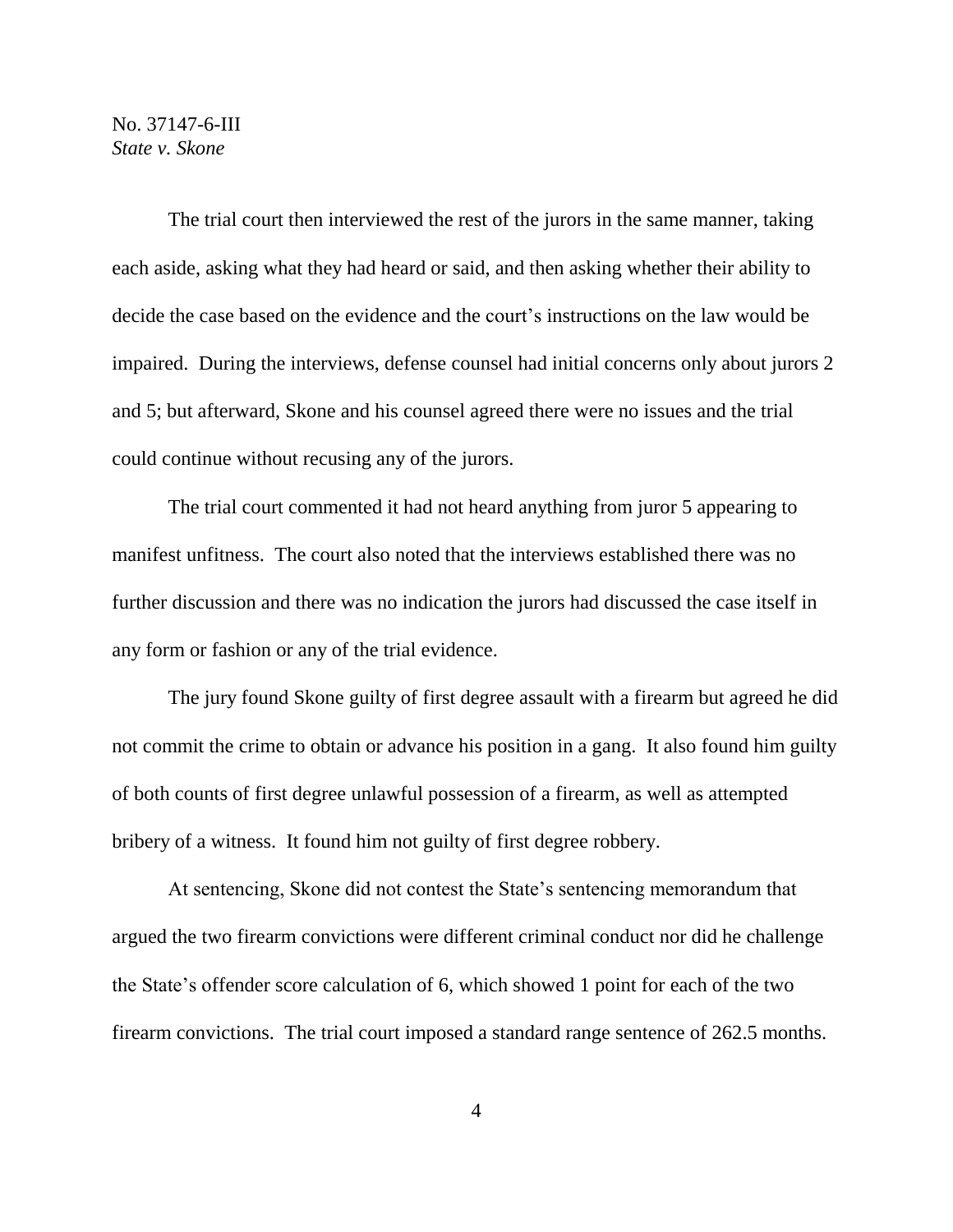Skone appealed to this court.

# ANALYSIS

#### JURY BIAS

Skone contends the trial court failed to ensure he received a fair trial by an unbiased jury. He argues that some of the jurors discussed the case before deliberations, the trial court actively avoided gathering more specific information, and it compounded the jurors' preconception of danger by offering police escorts to their cars. We disagree that the trial court did anything improper.

The right to be tried by an impartial jury is fundamental to the fairness of the trial and explicitly protected by the Sixth Amendment to the United States Constitution and article I, section 22 of the Washington Constitution. This right "means a trial by an unbiased and unprejudiced jury, free of disqualifying jury misconduct." *State v. Tigano*, 63 Wn. App. 336, 341, 818 P.2d 1369 (1991).

We initially question whether juror misconduct occurred at all. The jurors did not discuss the case. Rather, they discussed their safety. The trial court aptly observed that jurors probably always have some degree of concern if they render a guilty verdict in a criminal case. Here, the trial court and the parties had an opportunity to inquire further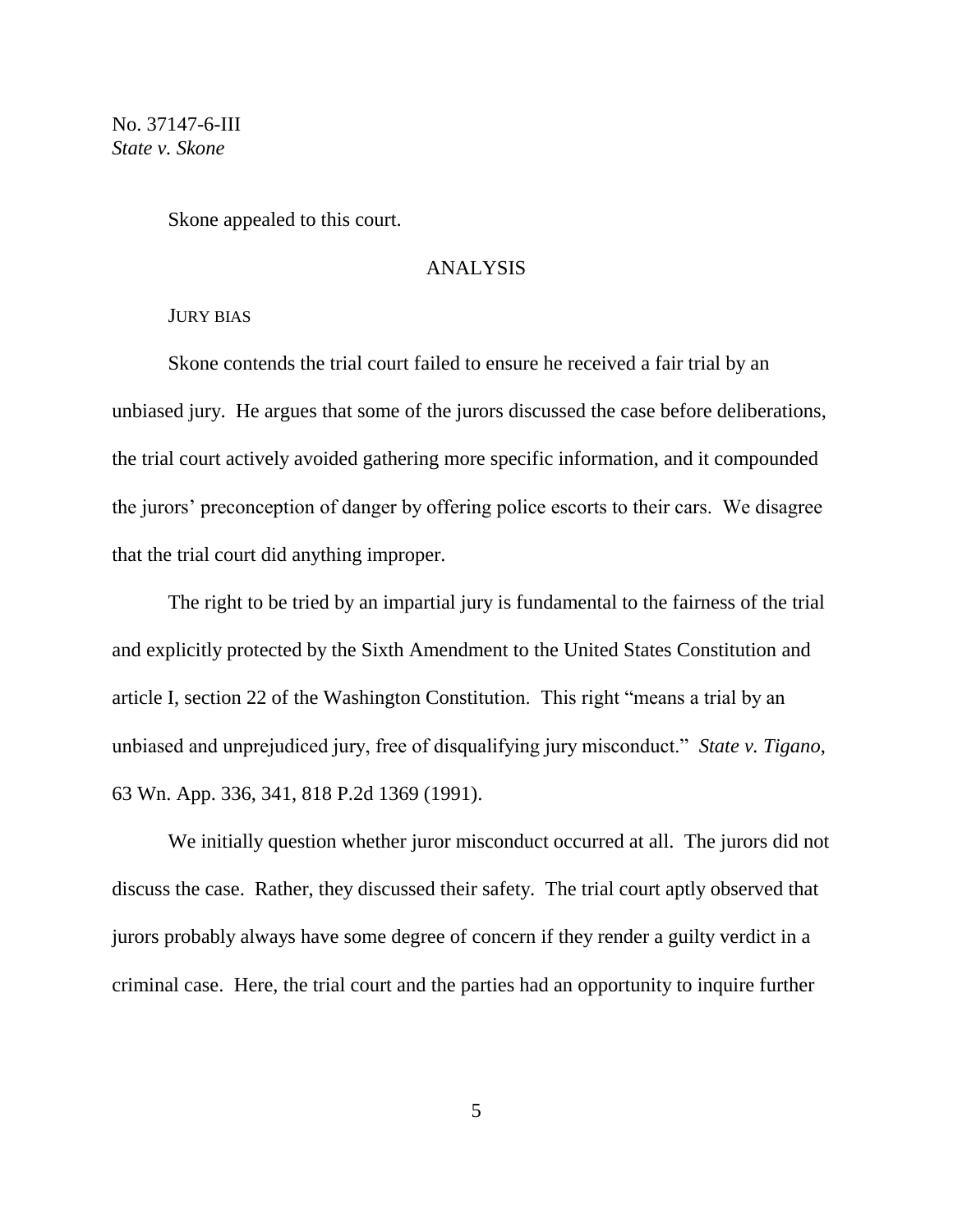about this concern and make doubly sure the jurors would base their verdict on the facts presented and the law given to them.

Even if misconduct did occur, it likely benefited Skone. Had the jury believed Skone was involved in gangs, this belief might have made it more difficult for them to find Skone guilty.

Also, a mistrial is not appropriate when the trial court is satisfied beyond a reasonable doubt that the misconduct will not contribute to the verdict. *State v. Fry*, 153 Wn. App. 235, 239, 220 P.3d 1245 (2009). Here, defense counsel and Skone were satisfied. So was the trial court.

"[T]he trial court is in the best position to determine a juror's ability to be fair and impartial." *State v. Noltie*, 116 Wn.2d 831, 839, 809 P.2d 190 (1991). Reviewing courts defer to the trial court's determination on this issue. *Ottis v. Stevenson-Carson Sch. Dist. No. 303*, 61 Wn. App. 747, 755-56, 812 P.2d 133 (1991). Moreover, defense counsel's and Skone's agreement that each of the 12 jurors could fairly decide the case cannot be overlooked. We are convinced not only that the trial court did not err but commend the trial court for doing a conscientious job ensuring Skone's right to a fair trial.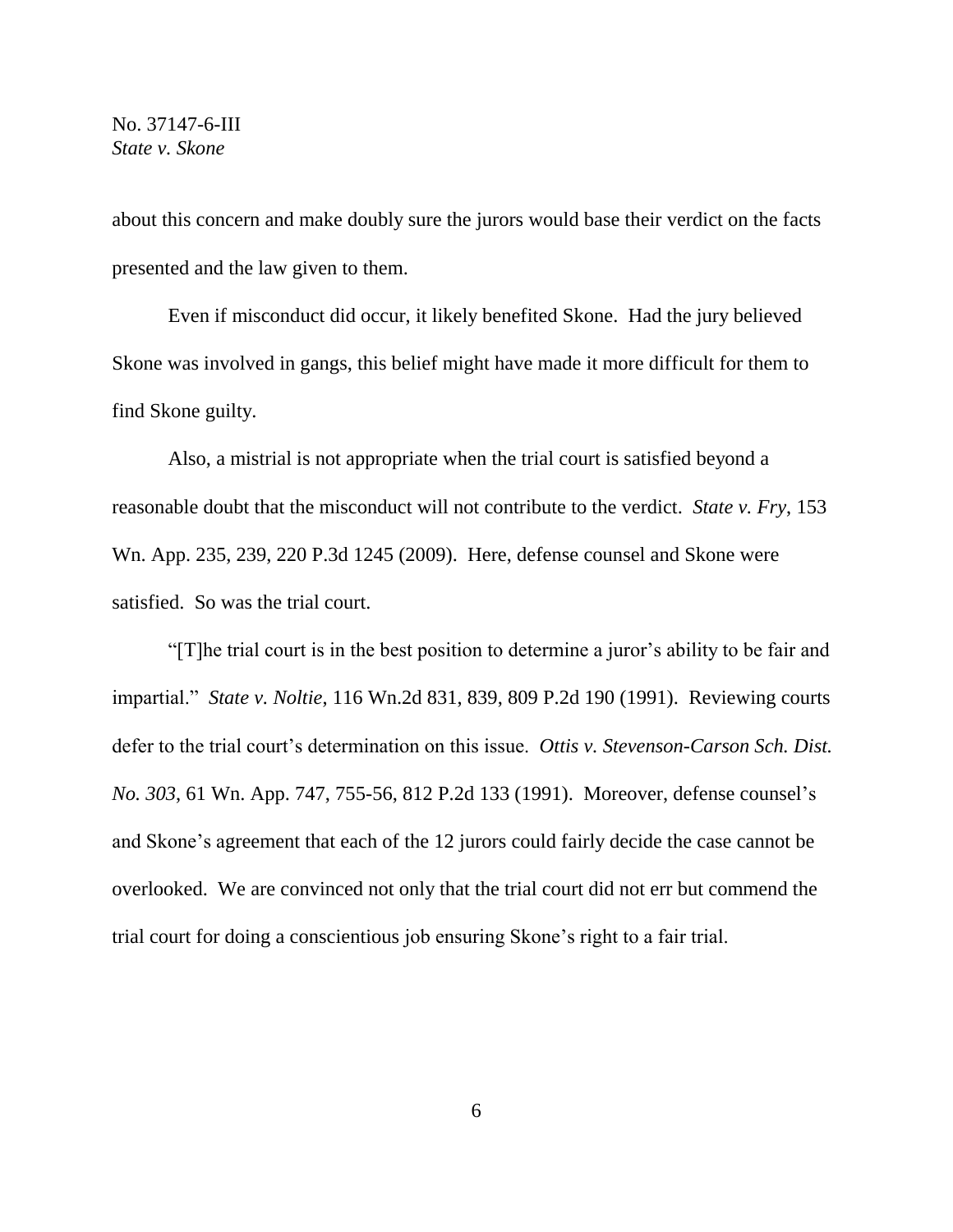#### DOUBLE JEOPARDY

Skone contends the two unlawful possession of a firearm convictions were based on the same course of conduct without the State showing an intervening event. Because of this, he argues that double jeopardy applies and this court must vacate one of the charges. We agree.

We first address the State's argument that Skone waived his right to raise this argument by not objecting at sentencing to the entry of separate unlawful possession of a firearm convictions or his purported offender score of 6. In support of this, the State cites *State v. Nitsch*, 100 Wn. App. 512, 997 P.2d 1000 (2000). *Nitsch* discussed a statutory "same criminal conduct" analysis, not a constitutional double jeopardy issue.

"A double jeopardy violation claim is distinct from a 'same criminal conduct' claim and requires a separate analysis." *State v. French*, 157 Wn.2d 593, 611, 141 P.3d 54 (2006). Double jeopardy is a constitutional protection, focusing on the "allowable unit of prosecution." *Id.* Same criminal conduct is a statutory sentencing provision, involving the scoring of offenses that examines whether the offenses consisted of the same intent, time, place, and victim. *Id.* at 613 (citing RCW 9.94A.589(1)(a)).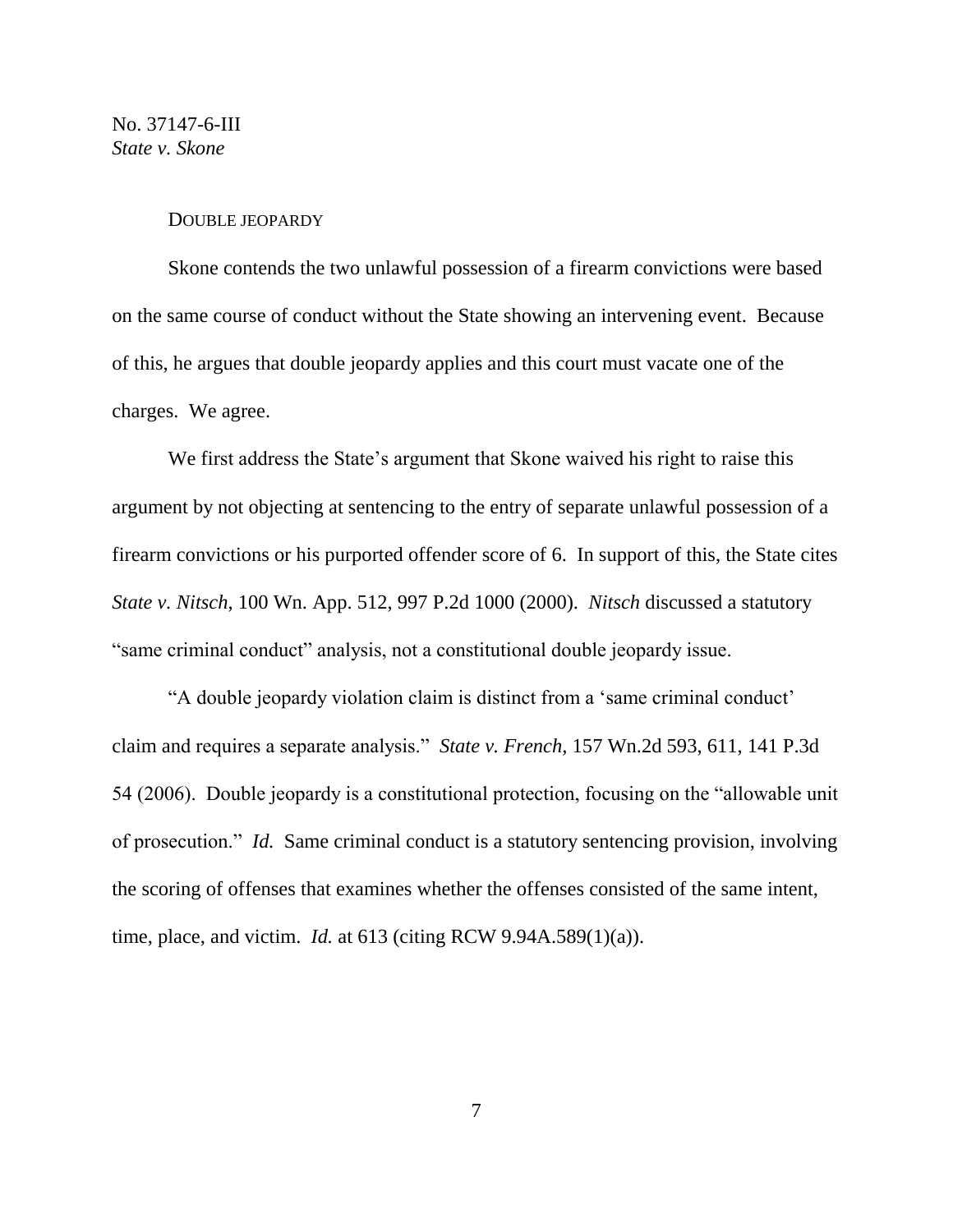A double jeopardy claim may be raised for the first time on appeal. *State v. Jackman*, 156 Wn.2d 736, 746, 132 P.3d 136 (2006). Whether double jeopardy has been violated is a question of law that we review de novo. *Id.*

The principle of double jeopardy prevents a person from being "twice put in jeopardy for the same offense." WASH. CONST. art. I, § 9; *State v. Villanueva-Gonzalez*, 180 Wn.2d 975, 980, 329 P.3d 78 (2014). "The prohibition on double jeopardy generally means that a person cannot be prosecuted for the same offense after being acquitted, be prosecuted for the same offense after being convicted, or receive multiple punishments for the same offense." *Villanueva-Gonzalez*, 180 Wn.2d at 980. It is this last principle that we examine here.

When examining a purported double jeopardy violation, this court looks to "what act or course of conduct has the Legislature defined as the punishable act." *State v. Adel*, 136 Wn.2d 629, 634, 965 P.2d 1072 (1998). Unlawful possession of a firearm is a single unit of prosecution even when committed in different places because it rests on a course of conduct rather than a discrete act. *State v. Mata*, 180 Wn. App. 108, 120, 321 P.3d 291 (2014). Therefore, to prove two separate charges, the State must show that Skone's possession of the firearm was interrupted. *Id.*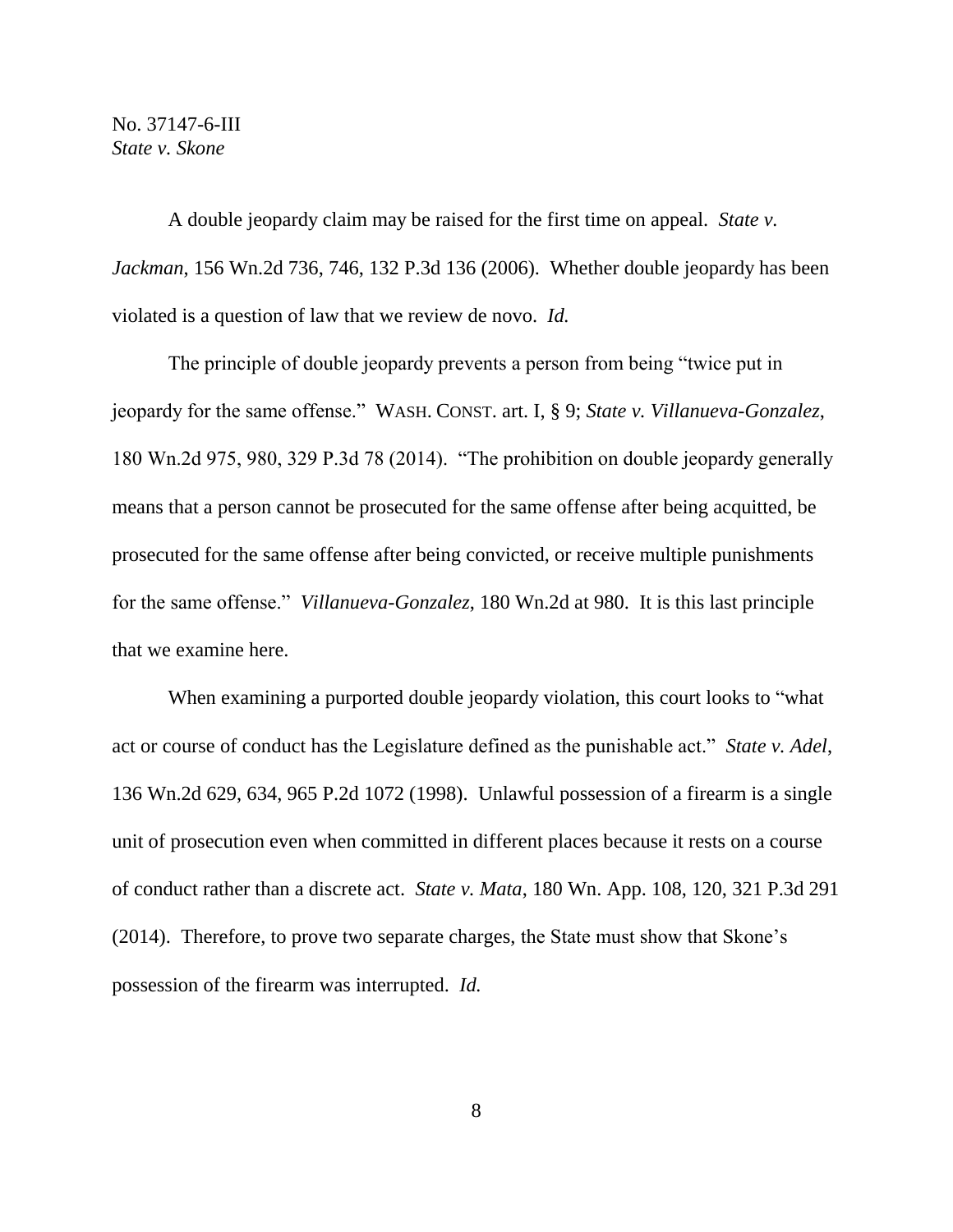Here, the State argues it does not need to show Skone's possession was interrupted because the charges were based on possession of different firearms and the evidence supports this. We disagree.

The barista in the drive-through only said he witnessed Skone in possession of a revolver. Three days later, Skone shot Alexander with a .22 caliber revolver. No evidence was presented to show these revolvers were different.

Moreover, the court's instructions never asked the jury to find that Skone possessed different firearms or that his possession was interrupted. The State argued in closing that Skone had a firearm at the coffee drive-through and during the shooting. It claimed the firearm was "a revolver" on both occasions. It disputed Skone's claim that he only had a flare gun at the coffee drive-through. It argued "he had at least one firearm on him . . . that's the one the [S]tate's charged him with." RP at 1633.

"When a person is charged with multiple counts of the same offense, 'each count must be based on a separate and distinct criminal act.'" *State v. Robinson*, 8 Wn. App. 2d 629, 638, 439 P.3d 710 (2019) (quoting *State v. Mutch*, 171 Wn.2d 646, 662, 254 P.3d 803 (2011)). While the reviewing court looks to the entire record, review is "rigorous and is among the strictest" to protect against double jeopardy. *Mutch*, 171 Wn.2d at 664. It must be "'manifestly apparent'" from the record, testimony, and argument that the two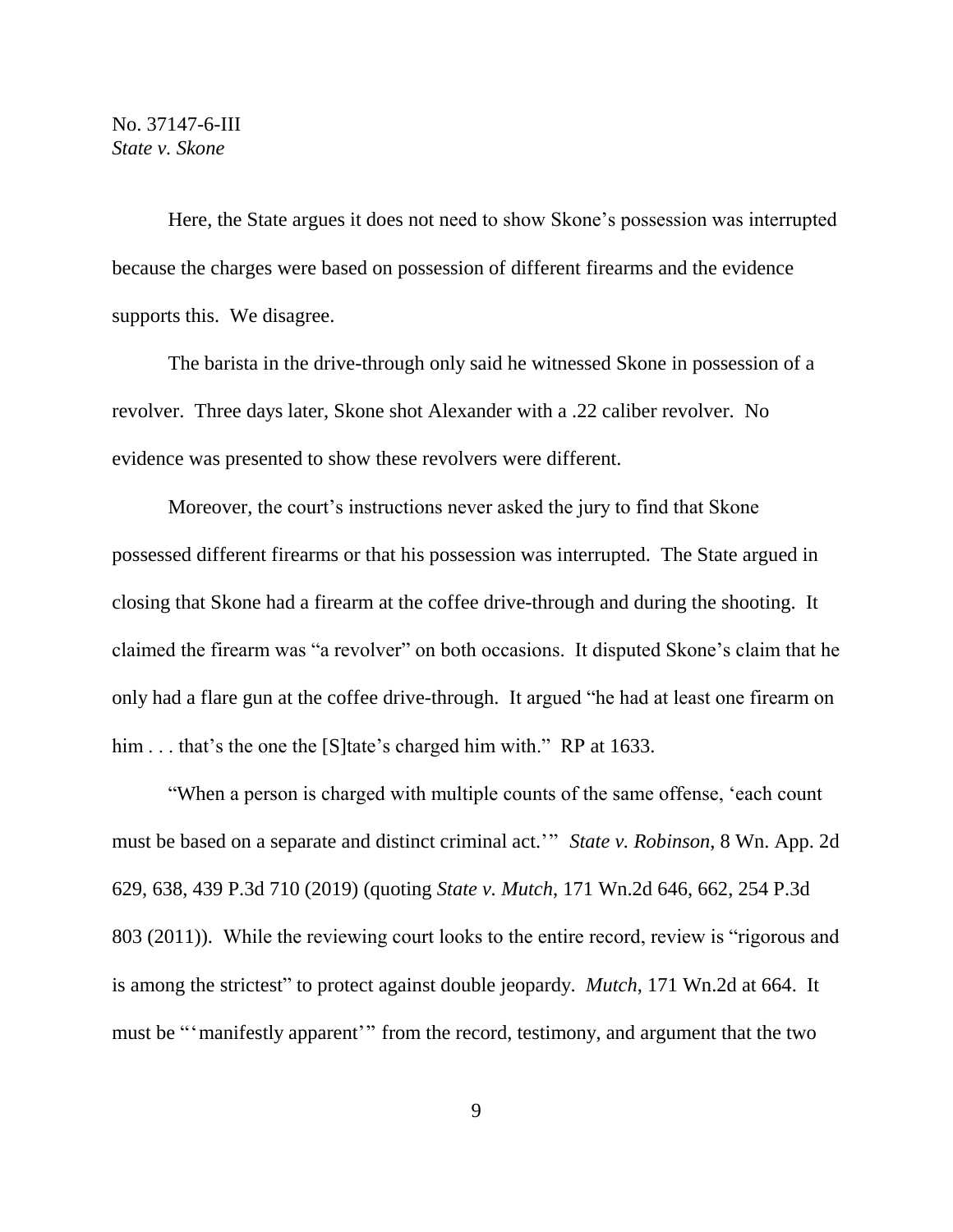identical charges are based on separate acts. *Id.* (emphasis omitted) (quoting *State v. Berg*, 147 Wn. App. 923, 931, 198 P.3d 529 (2008)).

Here, the State cannot argue to the jury that Skone possessed the same gun for both offenses and make a different argument on appeal. Because the record does not sufficiently show that both unlawful possession of a firearm convictions rest on separate and distinct conduct, one of Skone's unlawful possession of a firearm convictions must be vacated.

### DNA COLLECTION FEE

A court may not impose a DNA collection fee if DNA has already been collected. RCW 43.43.7541; *State v. Ramirez*, 191 Wn.2d 732, 745-47, 426 P.3d 714 (2018). Skone contends the trial court erred in imposing a DNA collection fee where one had previously been collected. The State correctly concedes this was in error, and we agree.

When resentencing Skone, the trial court must strike the DNA collection fee.

## STATEMENT OF ADDITIONAL GROUNDS FOR REVIEW (SAG)

## SAG I: LACK OF FOUNDATION

Skone contends there was a lack of foundation regarding the bullet shown to the jury during Detective Aaron Hintz's testimony. There was no objection to the bullet being admitted or the detective's opinion about it. An issue may generally not be raised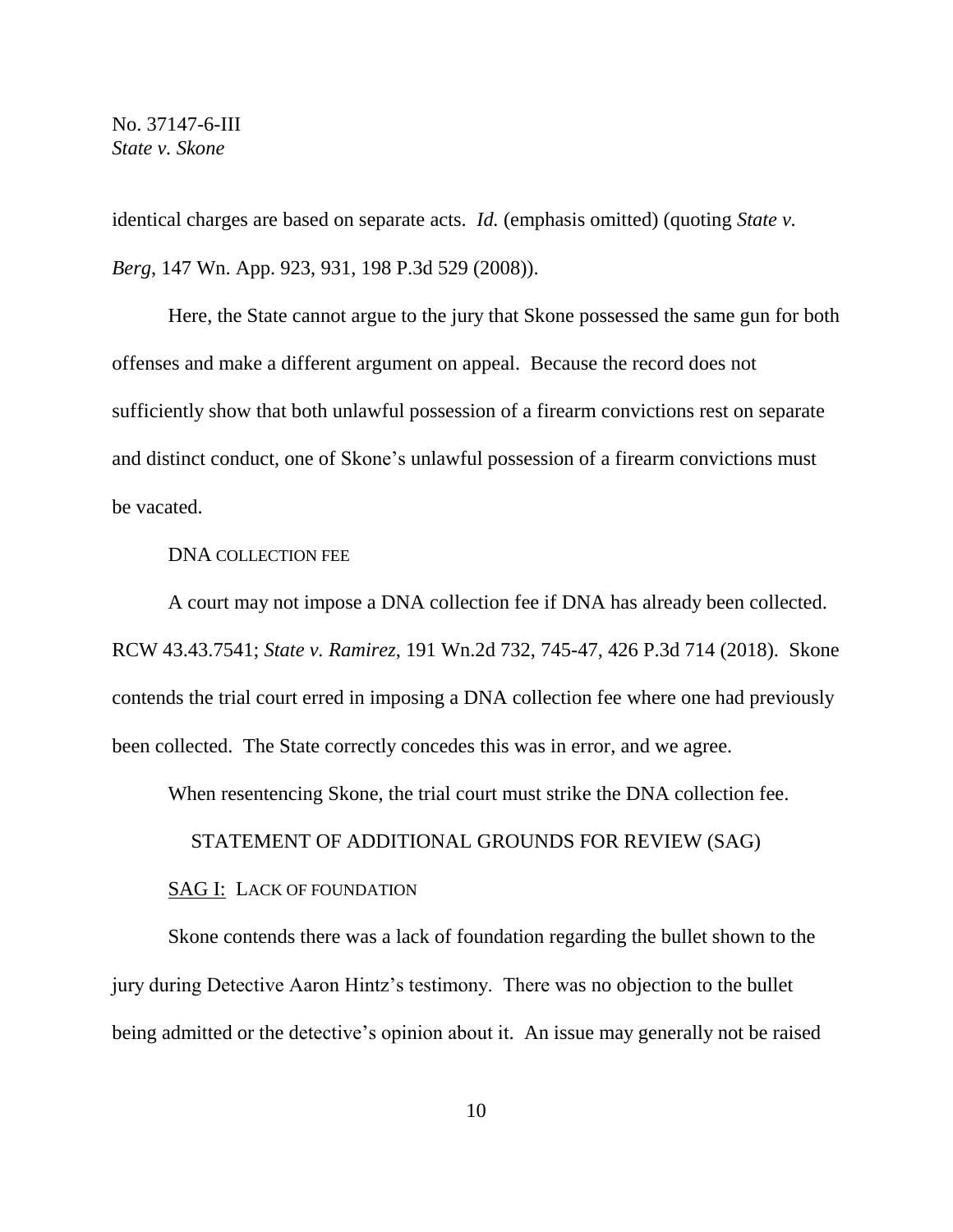for the first time on appeal unless there is a manifest error of constitutional magnitude. RAP 2.5(a)(3). Failure to lay an adequate foundation does not create manifest constitutional error. *State v. Newbern*, 95 Wn. App. 277, 288, 975 P.2d 1041 (1999). Therefore, we will not review this issue.

## SAG II: NEW THEORY OF FACTS

Skone contends Alexander was nervous about going to the meeting on January 14 and that was why he carried a fake, but realistic toy pistol. This is a new theory that would have been best raised for the finder of fact to decide. New theories presented for the first time on appeal must be disregarded. *State v. Lyskoski*, 47 Wn.2d 102, 111, 287 P.2d 114 (1955).

#### SAG III: JUROR COERCION

Skone contends one of the jurors was coerced into changing their verdict on Mr. Skone's assault charge. Skone's argument is based on facts not in the record on appeal. This court will not consider issues raised where the facts referenced are not in the appellate record. *State v. McFarland*, 127 Wn.2d 322, 333, 899 P.2d 1251 (1995).